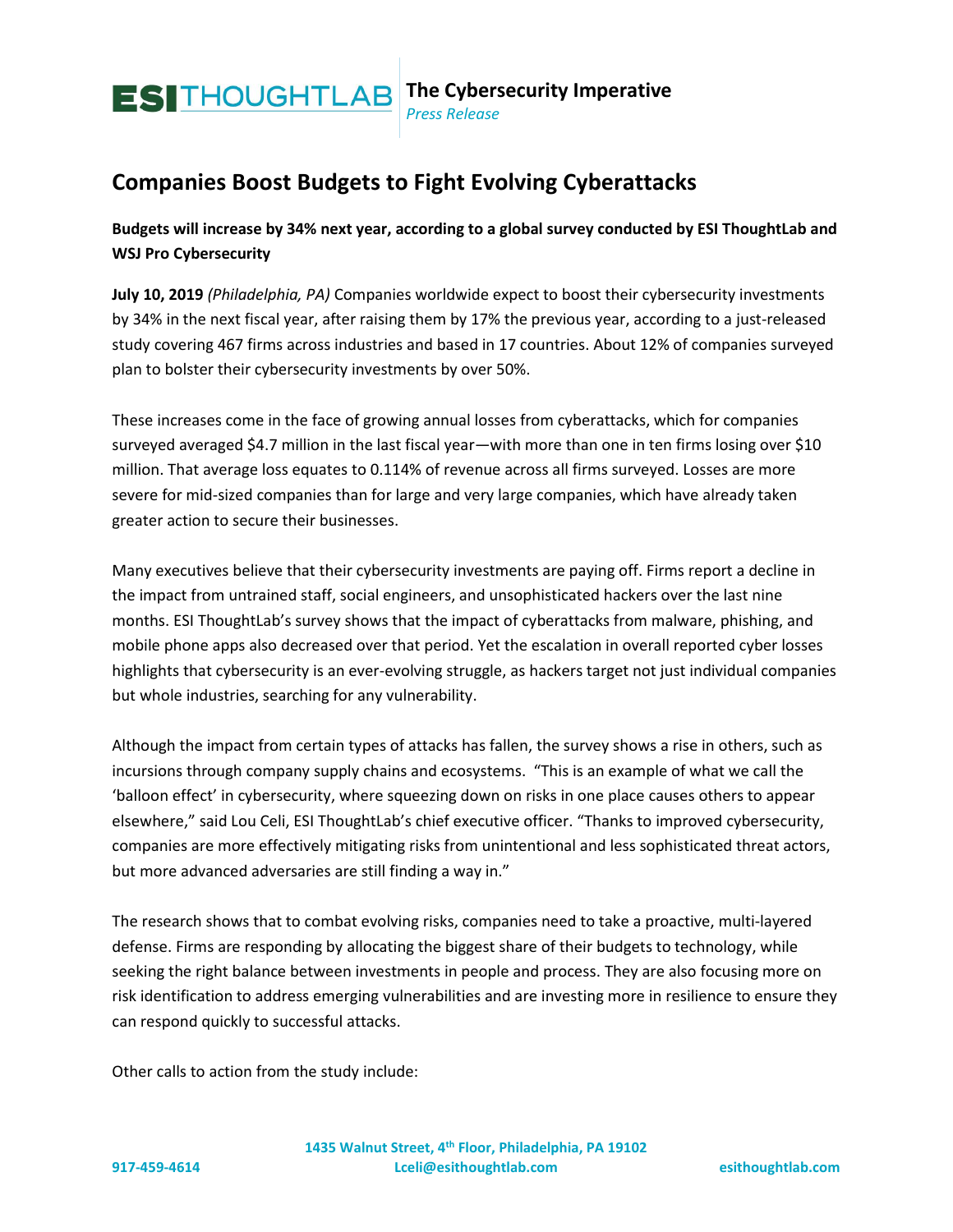- **Make sure you are investing enough in cybersecurity**. Some industries, such as media and consumer markets, are allocating less and may be more exposed to cyber risks.
- **Think of cybersecurity like any other existential threat to your business**. The risks are not just about privacy, liability, and stealing data; they also can create huge operational risks if business is interrupted and can have reputational impacts that can hurt market positions.
- **Pay attention to risks from partners and your supply chain**. As firms draw on ecosystems of third parties to drive digital transformation, they increase their vulnerabilities to cyber risks.
- **Be aware that legal and regulatory risks are also rising substantially**. Companies that do not comply with new standards face hefty penalties and legal consequences.
- **Implement rigorous incident training**. To do so, put key stakeholders through a strong scenario exercise to prepare them for events when they occur, and to plan on how to respond quickly.
- **Measure your full losses, costs, and returns**. When hit by a successful cyberattack, you need to understand all your costs—direct and indirect, tangible and intangible.

ESI ThoughtLab and WSJ Pro Cybersecurity carried out the survey in the spring of 2019 as part of a global research initiative titled *The Cybersecurity Imperative.* The current survey is a follow-up to a more comprehensive survey of 1,300 companies conducted in the fall of 2018. The latest survey was developed to track how executives' investments, plans, and perspectives have changed over the last nine months. Download an executive summary of the results by visiting: <https://econsultsolutions.com/esi-thoughtlab/cybersecurity-imperative-2018/>

*The Cybersecurity Imperative* program was conducted with a coalition of leading organizations with expertise across the cybersecurity space, including Baker McKenzie, CyberCube, HP, KnowBe4, Opus, Protiviti, the Security Industry Association, and Willis Towers Watson. Each organization is an expert in its own field and provided valuable insights to help guide our research methodology and scope.

For more information contact:

Lou Celi CEO, ESI ThoughtLab 917-459-4614 [Lceli@esithoughtlab.com](mailto:Lceli@esithoughtlab.com)

 Mike Daly Communications Specialist, ESI ThoughtLab 215-717-2777 [Mdaly@esithoughtlab.com](mailto:Mdaly@esithoughtlab.com)

## **About our research coalition**

**ESI ThoughtLab** is the thought leadership arm of Econsult Solutions Inc., a leading economic consultancy. The innovative think tank offers fresh ideas and evidence-based analysis to help business and government leaders understand and respond to economic, industry and technological shifts around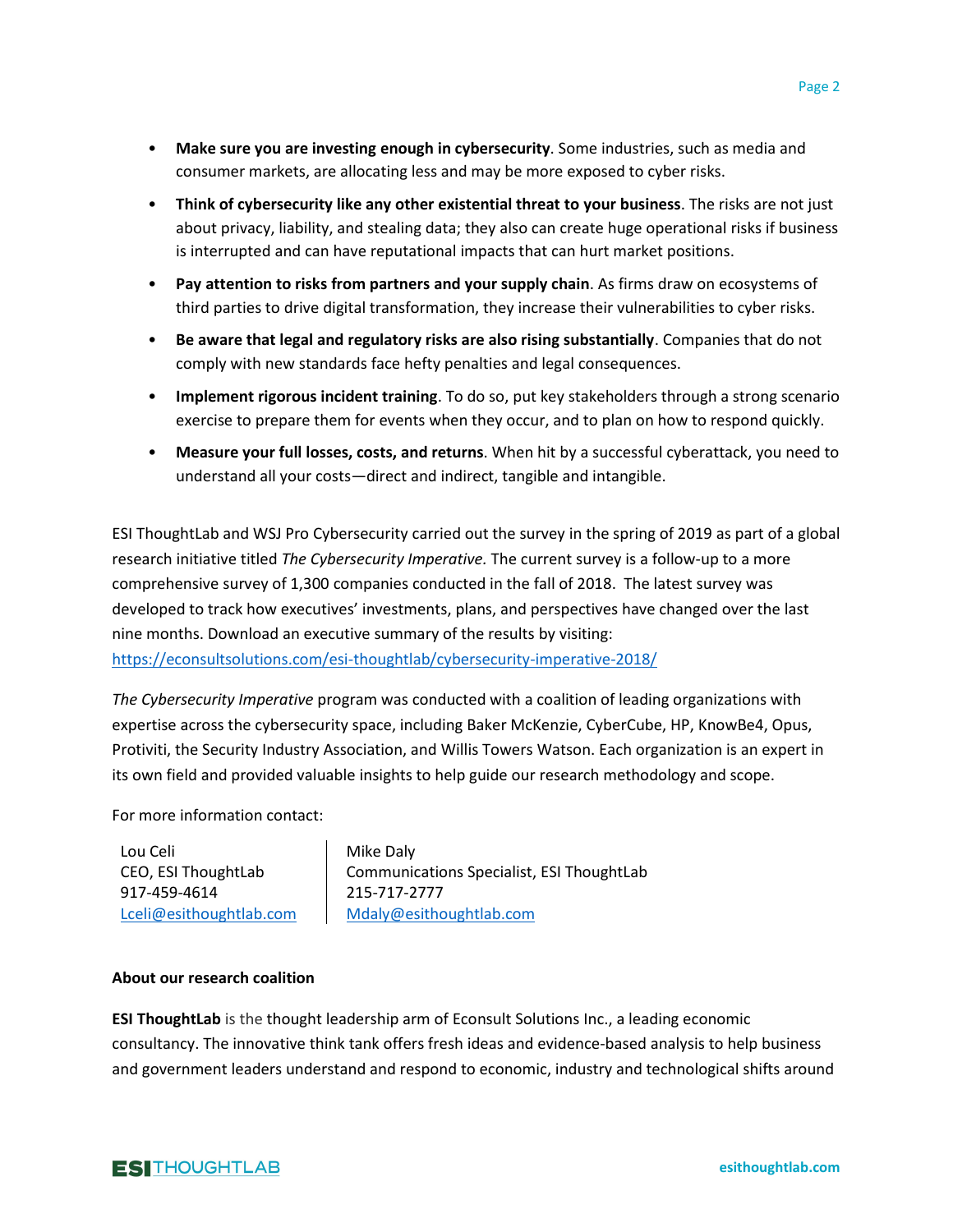the world. Its team of top economists and analysts excel at applying economics to understand the impact of technology on the world.

**WSJ Pro Cybersecurity** is designed to help executives monitor the ever-changing landscape of cybersecurity through a business lens. Our dedicated team delivers unique, actionable insight on the wide-ranging challenges of cybercrime risk.

**Baker McKenzie** helps clients overcome the challenges of competing in the global economy. We solve complex legal problems across borders and practice areas. Our unique culture, developed over 65 years, enables our 13,000 people to understand local markets and navigate multiple jurisdictions, working together as trusted colleagues and friends to instill confidence in our clients.

**CyberCube** delivers data-driven cyber analytics built specifically for the insurance industry. CyberCube is focused on solving the most difficult and important cyber risk challenges in insurance with world-class analytics. CyberCube offers a software-as-a-service platform for cyber risk aggregation modeling and insurance underwriting. The CyberCube platform was established in 2015 by Symantec and now operates as a standalone company with continued access to Symantec data and resources.

**HP Inc.** creates technology that makes life better for everyone, everywhere. Through our portfolio of printers, PCs, mobile devices, solutions, and services, we engineer experiences that amaze. More information about HP Inc. is available at http://www.hp.com.

**KnowBe4** is the world's largest security awareness training and simulated phishing platform that helps you manage the ongoing problem of social engineering. The KnowBe4 platform is user-friendly and intuitive. It was built to scale for busy security leaders and IT pros that have 16 other fires to put out. Our goal was to design the most powerful, cost effective, and easy-to-use platform available.

**Opus** is a global risk and compliance SaaS and data solution provider founded on a simple premise: faster, better decisions in compliance and risk management give businesses an extraordinary advantage in the marketplace. Today, the world's most-respected global corporations rely on Opus to free their business from the complexity and uncertainty of managing customer, supplier, and third-party risks. For more information about Opus, please visit www.opus.com.

**Protiviti** (www.protiviti.com) is a global consulting firm that delivers deep expertise, objective insights, a tailored approach and unparalleled collaboration to help leaders confidently face the future. Through its network of more than 80 offices in over 20 countries, Protiviti and its independently owned Member Firms provide clients with consulting solutions in finance, technology, operations, data, analytics, governance, risk, and internal audit. Protiviti is a wholly owned subsidiary of Robert Half (NYSE: RHI), a member of the S&P 500 index. For more information, please visit www.protiviti.com.

**The Security Industry Association (SIA)** is a leading trade association for global security solution providers. The SIA brings together more than 850 member companies representing thousands of security leaders and experts who shape the future of the security industry. SIA protects and advances its